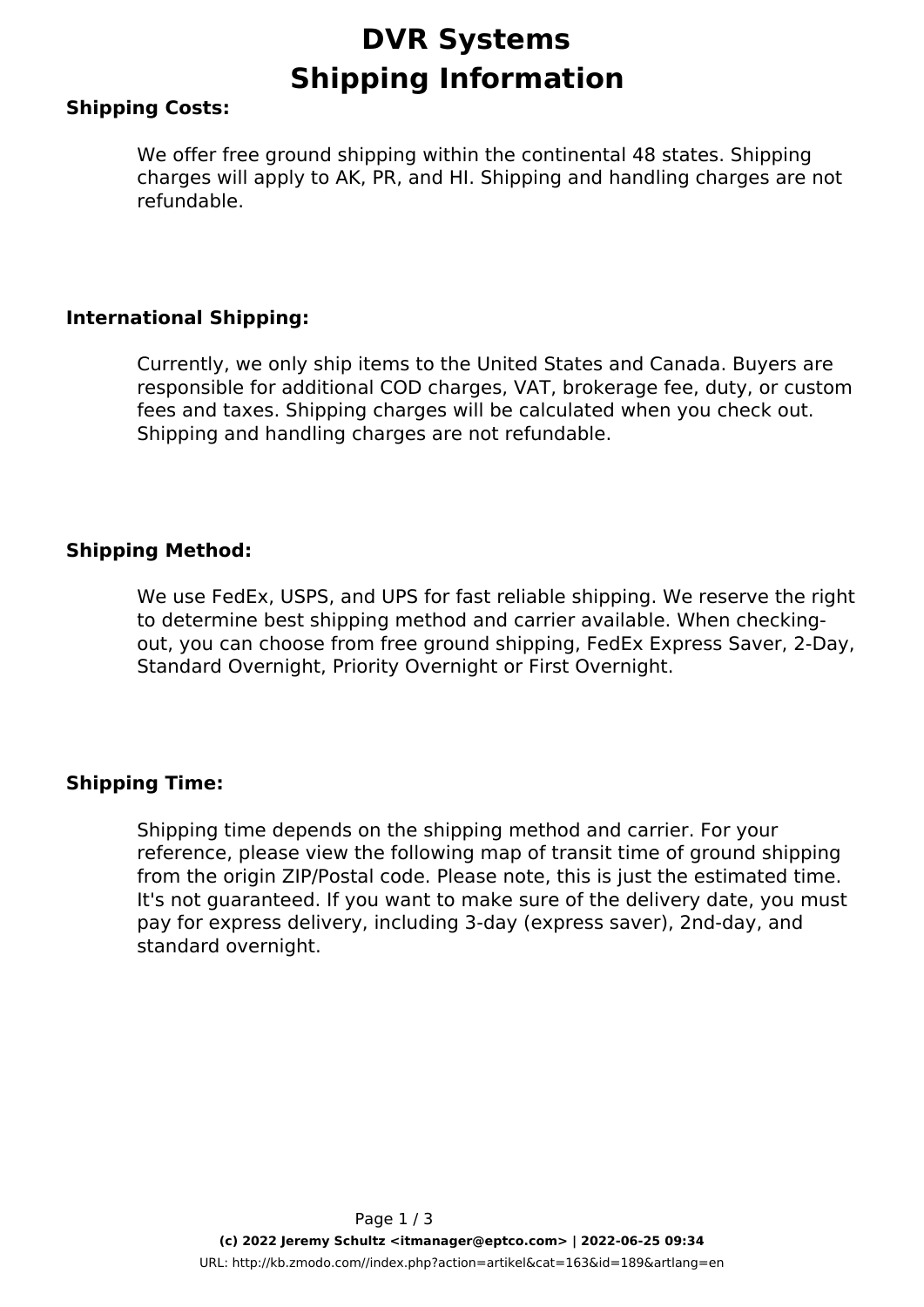## **DVR Systems**